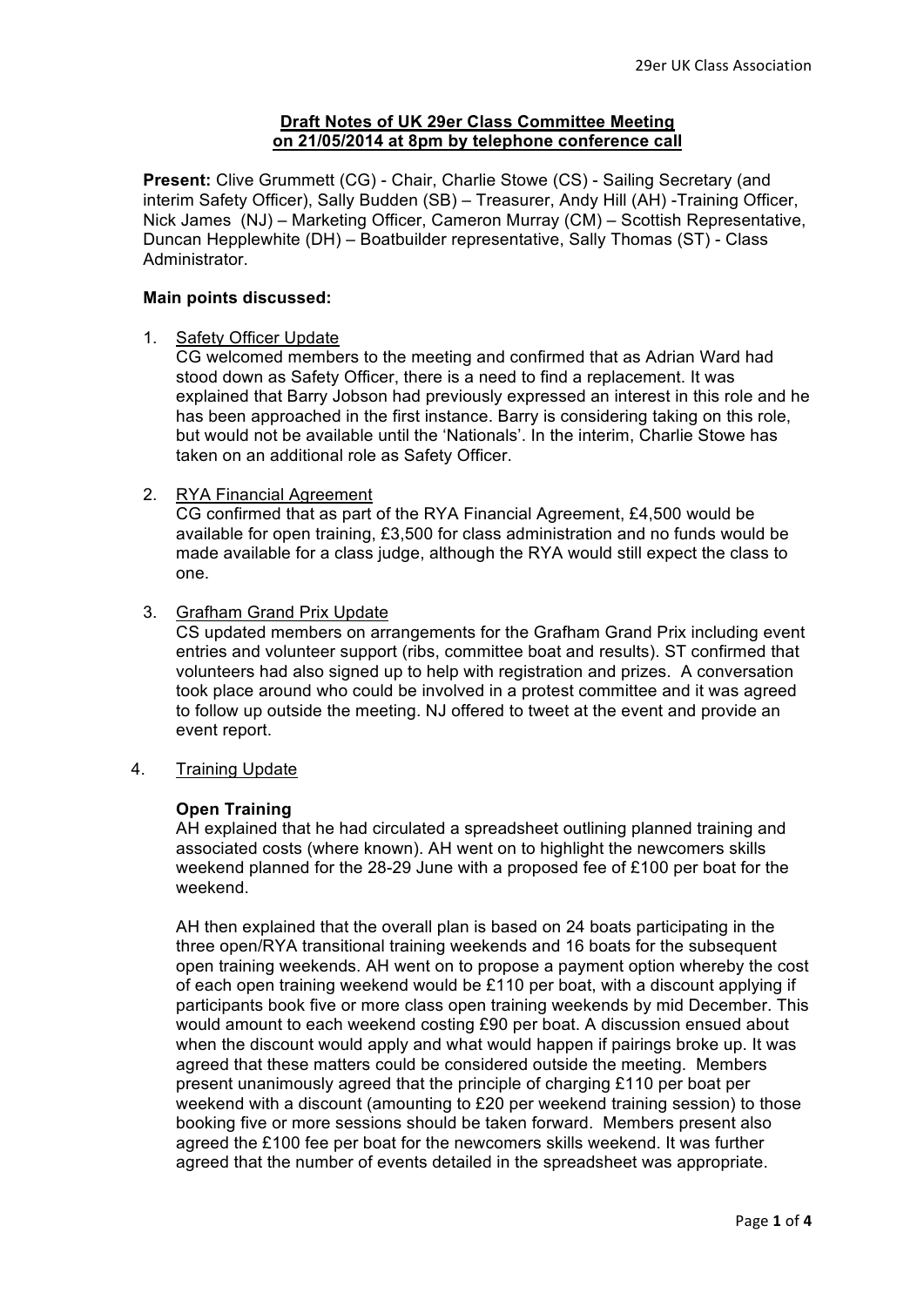There was a discussion around the cost of hiring private ribs at Weymouth. It was clarified that Nathan Bachelor's ribs can be hired for £80 + fuel per day and Tom Peel will match this at £80 per day  $+$  fuel  $+$  VAT (if only his ribs are used) for the first two ribs and thereafter ribs are hired at £120 incl VAT + fuel per day.

## **Class Youth Squad Training**

AH referred to a previously circulated spreadsheet and explained that the plan is to run four class youth squad training weekends in tandem with open training. Based on the coach ratio assumptions in the spreadsheet, the class contribution towards the cost of the class squad winter training would be £1200. This is based on 12 boats paying £480 per boat for four weekends over the winter. If the squad comprises of eight boats, the class contribution would need to increase to £2800. These costs include credit card fees and are non residential. It was highlighted that Matt Thomas is being considered as Head Coach and this could increase travel costs.

AH indicated that he is considering including a squad requirement to attend certain Grand Prix events.

A subsequent discussion took place around how many sailors may apply to join the class youth squad, once those selected for the RYA youth squad and transitional squad were taken out of the total.

AH agreed to consider the numbers and selection criteria.

All members present agreed that the proposed dates for the class youth squad are appropriate.

### **Demo Boats/Try a boat**

A query was raised around the possibility of enabling potential newcomers to try a 29er before investing in a boat, possibly alongside the newcomer skills weekend. DH explained that Ovington Boats do not currently have any demonstration boats available, but after the ISAF event, they anticipate having a 'demo-boat'. The possibility of borrowing member boats was discussed and CG highlighted that the class would need to be mindful of any insurance implications.

**ACTION:** AH to provide draft class youth squad selection criteria and consider numbers over the next four weeks

### 5. 29er UK National Championships Update

ST explained that Debbie Darling (DD) had been working on a number of areas associated with the nationals. In particular, the notice of race has been published and it had been agreed that there would not be a practice race for the race officials, some raffle prizes are being donated and wristbands purchased.

The club (ELYC) is organising a ceilidh, SB has booked the hog roast at £10 per head with a minimum take-up of 130 and ST is liaising with the Marine Hotel regarding the prizegiving meal. ST informed the group that the cost is £15 per head for two courses, £210 for the disco and the hotel require the class to book security at £250 due to the numbers and ages. The minimum booking is 150. There was some discussion around the cost of security and it was agreed that ST should query this charge with the hotel.

DD has sourced a towel which would cost around £5 including embroidery as a potential gift. However, there have already been some discussions with the event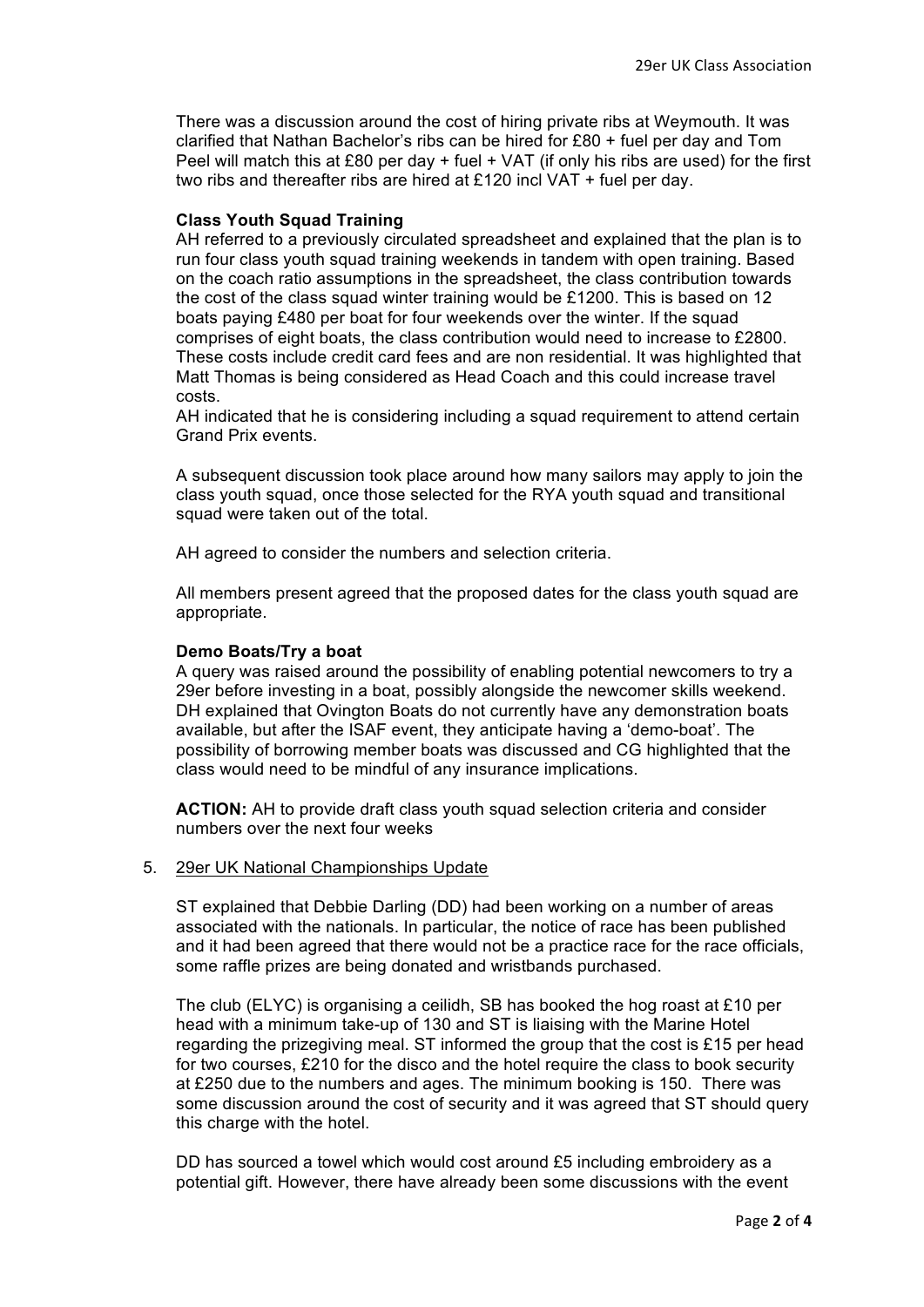sponsor (Zhik) around gifts and it was agreed that NJ should liaise with Zhik before we agree to purchase the towel.

ST confirmed that the webpage is open to entries and that it is possible to add an option for volunteers to sign up for a duty. CS asked that ST liaise with him beforehand to establish what if any additional support is required on the water.

ST confirmed that we do not yet have any accommodation for the race officer. It was agreed that we should ask the club if any members can provide accommodation.

# **ACTIONS:**

ST to query the cost of security for the prizegiving meal. NJ to liaise with Zhik around options for competitor gifts. ST to liaise with CS regarding the volunteer duty roster. ST to liaise with the Club and DD regarding accommodation for the Race Officer.

### 6. World Council Meeting and resolutions

CG confirmed that SB would attend the meeting. There were no suggestions for resolutions to be proposed, but CG agreed to check what is required when proposing a resolution and the type of resolution that would be considered.

### **ACTIONS:**

SB to attend the World Council meeting CG to find out more about the nature and requirement of any resolutions proposed.

7. AOB

CG noted that the RYA will be considering an alternative 29er female boat entry for the Eurosaf competition at the Grafham Water Grand Prix.

Date of next meeting: 8pm, Wednesday 2 July. Dial in details to be confirmed

### **Actions from 13/04/2014:**

- a) CS to check responsibilities for the Inland event with Ovington Boats.
- b) Committee Members to contact ST by Sunday 27 April with details of organisations that they will contact to obtain raffle prizes.
- c) ST to liase with DD regarding accommodation for the PRO for the National Championships Accommodation offered by a club member
- d) ST to seek accommodation for the measurer. Completed
- e) AH to liaise with the RYA to clarify the timings of selector events.Completed
- f) CS to check the queries highlighted in 7.d. with The Royal Torbay Yacht Club.
- g) ST to email membership to establish if any non squad members are planning on attending the European Championships and respond to those attending with details of the rib offer. Posted on website, but not publicised further as rib may be required for newcomers training and rib engine stolen post meeting.
- h) CG to liaise with countries regarding attendance at the Atlantic Watersports Games.
- i) CG to make contact with appropriate attendees to ascertain whether an accompanying parent is able to attend the World Council Meeting. Completed SB to attend.